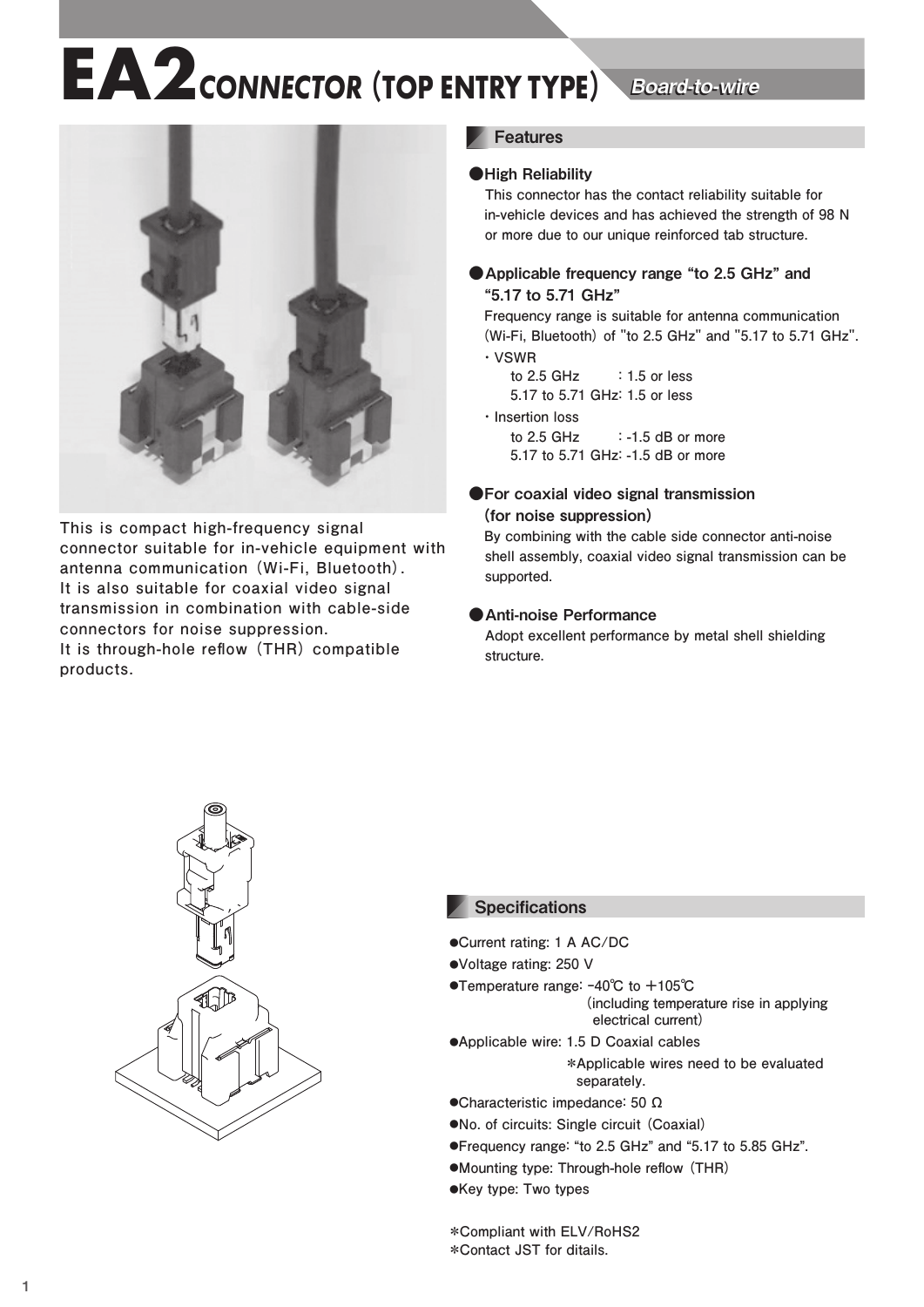## *EA2 CONNECTOR* (*TOP ENTRY TYPE*)

## Inner housing of cable side



**4**



| Key type                   | Model No.    | <b>Housing Color</b> | $Q'$ ty/box |
|----------------------------|--------------|----------------------|-------------|
| А                          | EA2-PHN-2K   | <b>Black</b>         | 1.000       |
| в                          | FA2-PHN-2H-B | Grav                 | 1.000       |
| <b>Material and Finish</b> |              |                      |             |

**Thermoplastic resin**

## Outer housing of cable side









| Key type                   | Model No.    | <b>Housing Color</b> | $Q'$ ty/box |
|----------------------------|--------------|----------------------|-------------|
|                            | EA2-PHG-1K   | <b>Black</b>         | 500         |
| R                          | EA2-PHG-1H-B | Grav                 | 500         |
|                            |              |                      |             |
| <b>Material and Finish</b> |              |                      |             |

**Thermoplastic resin**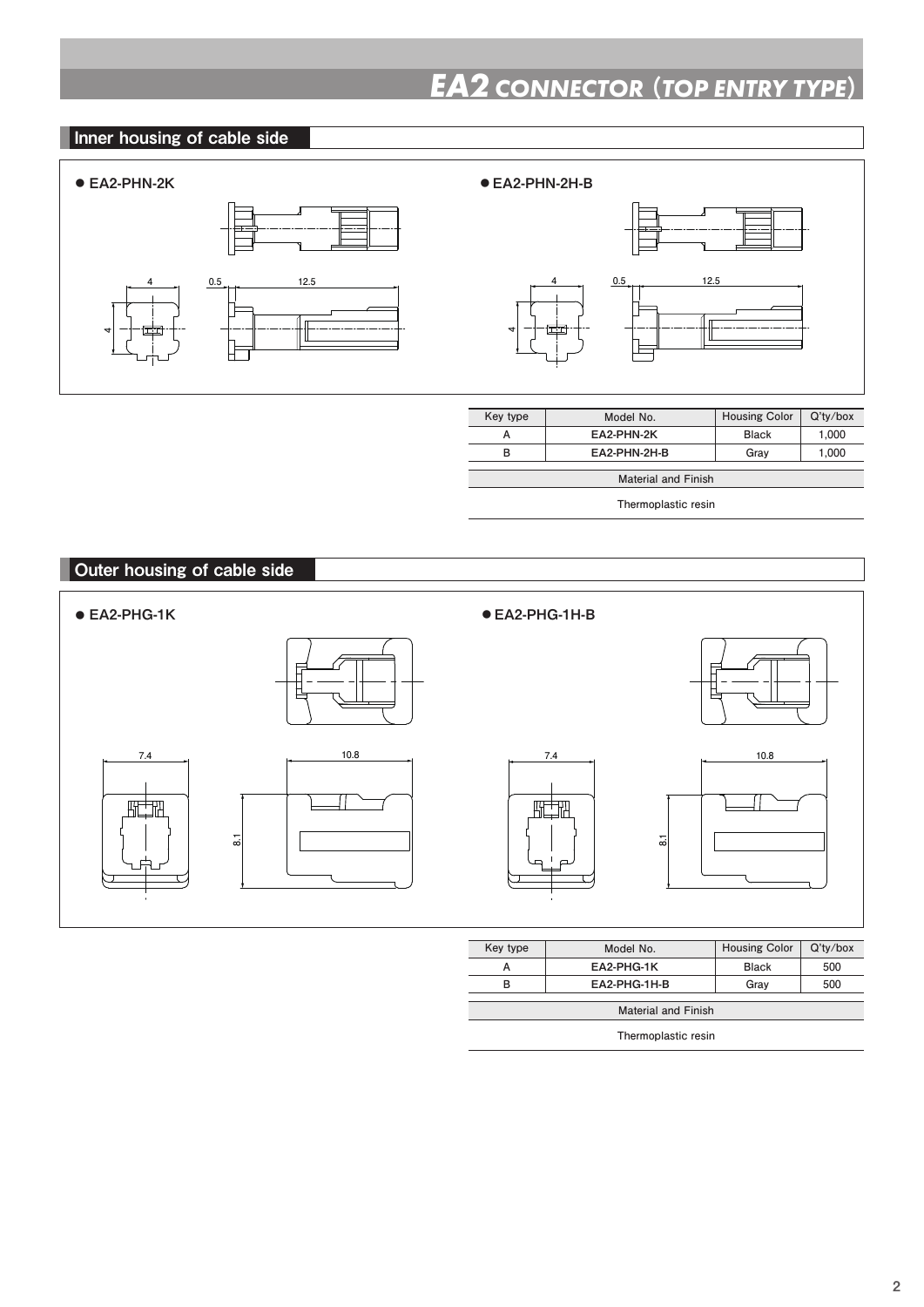## *EA2 CONNECTOR* (*TOP ENTRY TYPE*)

# Retainer of cable side **6 3.3 3.3**

| Model No.                  | <b>Housing Color</b> | $Q'$ tv/box |  |
|----------------------------|----------------------|-------------|--|
| EA2-PRT-2H                 | Grav                 | 4.000       |  |
| <b>Material and Finish</b> |                      |             |  |

**Thermoplastic resin**

# Female terminal



| Model No.                                                                              | $Q'$ ty/reel |  |  |
|----------------------------------------------------------------------------------------|--------------|--|--|
| EA2-SCS542                                                                             | 10.000       |  |  |
|                                                                                        |              |  |  |
| <b>Material and Finish</b>                                                             |              |  |  |
| Copper alloy, nickel-undercoated, Contact area: gold-plated<br>Barrel area: tin-plated |              |  |  |
| المعامل والمعارف ( CAL) ويتعاقدون المعامل وتعامل وتعالى والملحان                       |              |  |  |

**Note: This product displays (LF)(SN) on a label.**

## **19.05**  $\mathbb{I}_{\square}$  $\sqrt{2}$ **3.9**

Shell of cable side

| Model No.                  | $Q'$ ty/reel |  |
|----------------------------|--------------|--|
| EA2-SSP3RPT                | 2.500        |  |
| <b>Material and Finish</b> |              |  |
| Copper alloy, tin-plated   |              |  |

**Note: This product displays (LF)(SN) on a label.**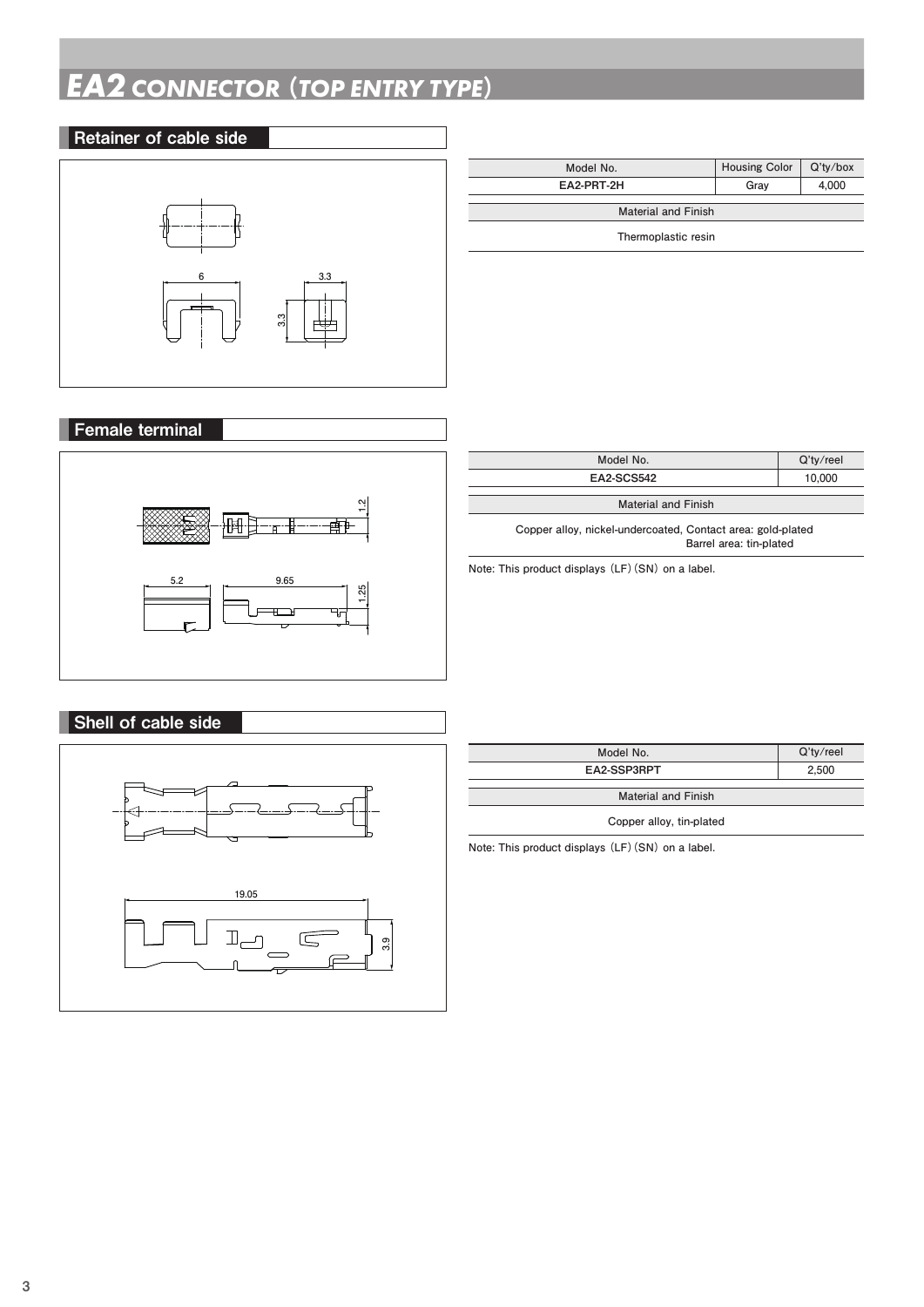## Shell assembly (For noise suppression)



## ● EA2-SSPNP-E-A ● EA2-SSPNP-M-B



| Key type                   | Model No.     | <b>Housing Color</b> | $Q'$ ty/reel |
|----------------------------|---------------|----------------------|--------------|
|                            | EA2-SSPNP-E-A | Blue                 | 2.500        |
| в                          | EA2-SSPNP-M-B | Green                | 2.500        |
|                            |               |                      |              |
| <b>Material and Finish</b> |               |                      |              |

**4**

**Inner housing: Thermoplastic resin Inner plate: Copper alloy Shell: Copper alloy, tin-plated**

**Note: This product displays (LF)(SN) on a label.**



| Key type                   | Model No.                     | <b>Housing Color</b> | $Q'$ ty/reel |
|----------------------------|-------------------------------|----------------------|--------------|
| А                          | <b>EA2-1RABM-12T210-K2-TL</b> | <b>Black</b>         | 220          |
| в                          | EA2-1RBBM-12T210-H2-TL        | Grav                 | 220          |
|                            |                               |                      |              |
| <b>Material and Finish</b> |                               |                      |              |

**Outer housing: Heat resisting resin**

**Contact: Copper alloy, nickel-undercoated, Contact area: gold-plated**

 **Solder tail: tin-plated**

**Shell: Copper alloy, tin-plated Reinforcement: Copper alloy, nickel-undercoated, Solder tail: tin-plated**

**Note: This product displays (LF)(SN) on a label.**